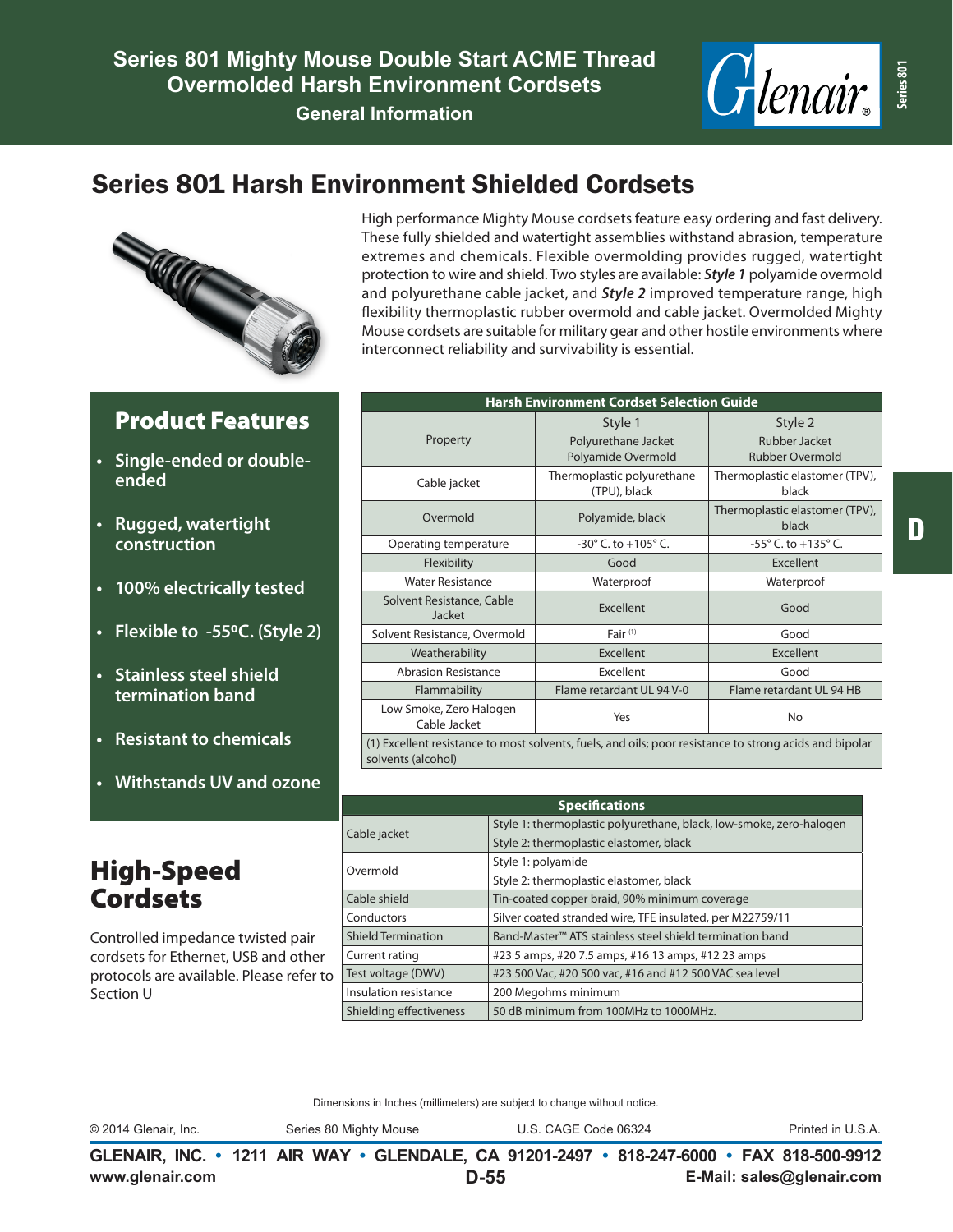

### **Series 801 Mighty Mouse Double Start ACME Thread Overmolded Harsh Environment Cordsets**

**Dimensions**



D

| <b>Dimensions</b> |               |        |        |       |  |  |  |  |
|-------------------|---------------|--------|--------|-------|--|--|--|--|
| Shell             |               | A Max. | B Max. |       |  |  |  |  |
| Size              | ln.           | mm.    | In.    | mm.   |  |  |  |  |
| 5                 | 2.31          | 58.67  | 0.50   | 12.70 |  |  |  |  |
| 6                 | 2.4           | 60.96  | 0.55   | 13.97 |  |  |  |  |
| $\overline{7}$    | 2.5           | 63.50  | 0.65   | 16.51 |  |  |  |  |
| 8                 | 2.52<br>64.01 |        | 0.71   | 18.03 |  |  |  |  |
| 9                 | 2.8<br>71.12  |        | 0.78   | 19.81 |  |  |  |  |
| 10                | 2.75<br>69.85 |        | 0.82   | 20.83 |  |  |  |  |
| 11                | 2.85          | 72.39  | 0.87   | 22.10 |  |  |  |  |
| 13                | 3.1           | 78.74  | 0.90   | 22.86 |  |  |  |  |
| 16                | 3.4           | 86.36  | 1.10   | 27.94 |  |  |  |  |
| 17                | 3.4           | 86.36  | 1.20   | 30.48 |  |  |  |  |

### **NOTES**

- 1. Double-ended cordsets are wired pin #1 to pin #1, #2 to #2, and so on.
- 2. Wires are silver-coated stranded copper with TFE insulation, 600V, in accordance with M22759/11.
- 3. Wire color is IAW MIL-STD-681 for cables containing 10 wires or less. For cable containing more than 10 wires, wire color is white.

Dimensions in Inches (millimeters) are subject to change without notice.

© 2014 Glenair, Inc. Series 80 Mighty Mouse U.S. CAGE Code 06324 Printed in U.S.A.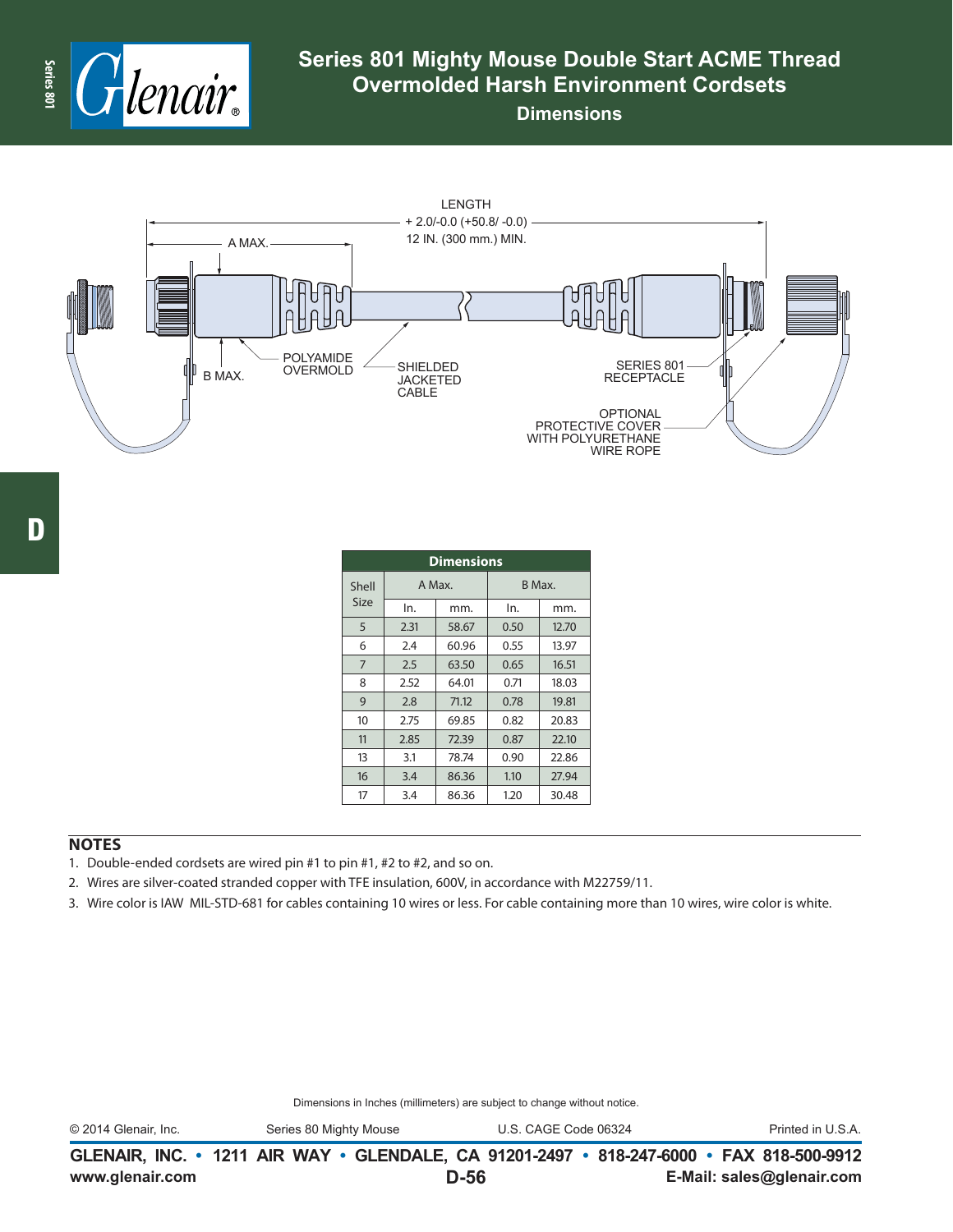# **Series 801 Mighty Mouse Double Start ACME Thread Overmolded Harsh Environment Cordsets 801-026, -070, -034, and -071 Ordering Information**



| <b>Series 801 Cordsets with #23 Contacts</b>                                                                                                                                           |                                                                                                                                                                                                            |                                                                                                                                                                                                                                                 |                                                    |                                                                                                                                                                                                                                                            |                                                                         |                                                                              |                                                          |                                                   |  |
|----------------------------------------------------------------------------------------------------------------------------------------------------------------------------------------|------------------------------------------------------------------------------------------------------------------------------------------------------------------------------------------------------------|-------------------------------------------------------------------------------------------------------------------------------------------------------------------------------------------------------------------------------------------------|----------------------------------------------------|------------------------------------------------------------------------------------------------------------------------------------------------------------------------------------------------------------------------------------------------------------|-------------------------------------------------------------------------|------------------------------------------------------------------------------|----------------------------------------------------------|---------------------------------------------------|--|
| Sample Part Number                                                                                                                                                                     |                                                                                                                                                                                                            |                                                                                                                                                                                                                                                 |                                                    |                                                                                                                                                                                                                                                            |                                                                         |                                                                              |                                                          |                                                   |  |
| 801-026                                                                                                                                                                                | -A                                                                                                                                                                                                         | C                                                                                                                                                                                                                                               | 4                                                  | М                                                                                                                                                                                                                                                          | $8 - 28$                                                                | N                                                                            | A                                                        | $-36$                                             |  |
| <b>Series</b>                                                                                                                                                                          | <b>End A Connector</b>                                                                                                                                                                                     | <b>End B Connector</b>                                                                                                                                                                                                                          | <b>Wire Size</b>                                   | Shell Material/<br>Finish                                                                                                                                                                                                                                  | Insert Arr.                                                             | Protective<br>Cover                                                          | Shell Key Pos.                                           | Length                                            |  |
| 801-026<br>Style 1<br>Polyurethane<br>Cable Jacket,<br>Polyamide<br>Overmold #23<br>Contacts<br>801-070<br>Style 2<br>Rubber<br>Cable Jacket<br>and Rubber<br>Overmold #23<br>Contacts | -A<br>Plug, with Male<br><b>Pin Contacts</b><br>-B<br>Plug, with Female<br><b>Socket Contacts</b><br>-C<br>Receptacle,<br>with Male Pin<br>Contacts<br>-D<br>Receptacle, with<br>Female Socket<br>Contacts | A<br>Plug, with Male<br><b>Pin Contacts</b><br>в<br>Plug, with Female<br><b>Socket Contacts</b><br>Receptacle,<br>with Male Pin<br>Contacts<br>D<br>Receptacle, with<br><b>Female Socket</b><br>Contacts<br>Ν<br>No Connector<br>(Single-Ended) | $\overline{\mathbf{2}}$<br>#22 AWG<br>4<br>#24 AWG | M<br>Aluminum /<br><b>Electroless Nickel</b><br><b>NF</b><br>Aluminum /<br>Cadmium with OD<br>Chromate<br>ZNU<br>Aluminum / Zinc-<br>Nickel with Black<br>Chromate<br>MТ<br>Aluminum /<br>Nickel-PTFE<br>Z <sub>1</sub><br>Stainless Steel /<br>Passivated | See Cont.<br>Arr. Page<br>$D-2$<br>Consult<br>Factory for<br>Combo Arr. | P<br>Metal<br>Protective<br>Covers<br>Included<br>N<br>No Covers<br>Supplied | $A = Normal$<br><b>B</b> thru H<br>and J<br>See page D-2 | Overall<br>Length In<br>Inches<br>12 Inch<br>Min. |  |

| <b>Series 801 Cordsets with #20HD Contacts</b>                                                                                                                                                   |                                                                                                                                                                                                     |                                                                                                                                                                                                                                        |                                                     |                                                                                                                                                                                                                                                                   |                                                                         |                                                                              |                                                            |                                                   |  |  |
|--------------------------------------------------------------------------------------------------------------------------------------------------------------------------------------------------|-----------------------------------------------------------------------------------------------------------------------------------------------------------------------------------------------------|----------------------------------------------------------------------------------------------------------------------------------------------------------------------------------------------------------------------------------------|-----------------------------------------------------|-------------------------------------------------------------------------------------------------------------------------------------------------------------------------------------------------------------------------------------------------------------------|-------------------------------------------------------------------------|------------------------------------------------------------------------------|------------------------------------------------------------|---------------------------------------------------|--|--|
| Sample Part Number                                                                                                                                                                               |                                                                                                                                                                                                     |                                                                                                                                                                                                                                        |                                                     |                                                                                                                                                                                                                                                                   |                                                                         |                                                                              |                                                            |                                                   |  |  |
| 801-034                                                                                                                                                                                          | -A                                                                                                                                                                                                  | C                                                                                                                                                                                                                                      | 0                                                   | M                                                                                                                                                                                                                                                                 | $8 - 28$                                                                | N                                                                            | A                                                          | $-36$                                             |  |  |
| <b>Series</b>                                                                                                                                                                                    | <b>End A Connector</b>                                                                                                                                                                              | <b>End B Connector</b>                                                                                                                                                                                                                 | <b>Wire Size</b>                                    | Shell Material /<br>Finish                                                                                                                                                                                                                                        | Insert Arr.                                                             | Protective<br>Cover                                                          | Shell Key Pos.                                             | Length                                            |  |  |
| 801-034<br>Style 1<br>Polyurethane<br>Cable Jacket,<br>Polyamide<br>Overmold<br>#20HD<br>Contacts<br>801-071<br>Style 2<br>Rubber<br>Cable Jacket<br>and Rubber<br>Overmold<br>#20HD<br>Contacts | -A<br>Plug, with Male<br><b>Pin Contacts</b><br>-B<br>Plug, with Female<br>Socket Contacts<br>-C<br>Receptacle,<br>with Male Pin<br>Contacts<br>-D<br>Receptacle, with<br>Female Socket<br>Contacts | A<br>Plug, with Male<br><b>Pin Contacts</b><br>в<br>Plug, with Female<br>Socket Contacts<br>C<br>Receptacle,<br>with Male Pin<br>Contacts<br>D<br>Receptacle, with<br>Female Socket<br>Contacts<br>N<br>No Connector<br>(Single-Ended) | $\mathbf 0$<br>#20 AWG<br>$\overline{2}$<br>#22 AWG | M<br>Aluminum /<br><b>Electroless Nickel</b><br><b>NF</b><br>Aluminum /<br>Cadmium with OD<br>Chromate<br><b>ZNU</b><br>Aluminum / Zinc-<br>Nickel with Black<br>Chromate<br>MТ<br>Aluminum /<br>Nickel-PTFE<br>Z <sub>1</sub><br>Stainless Steel /<br>Passivated | See Cont.<br>Arr. Page<br>$D-2$<br>Consult<br>Factory for<br>Combo Arr. | P<br>Metal<br>Protective<br>Covers<br>Included<br>N<br>No Covers<br>Supplied | $A = Normal$<br><b>B</b> thru H<br>and $J$<br>See page D-2 | Overall<br>Length In<br>Inches<br>12 Inch<br>Min. |  |  |

Dimensions in Inches (millimeters) are subject to change without notice.

© 2014 Glenair, Inc. Series 80 Mighty Mouse U.S. CAGE Code 06324 Printed in U.S.A.